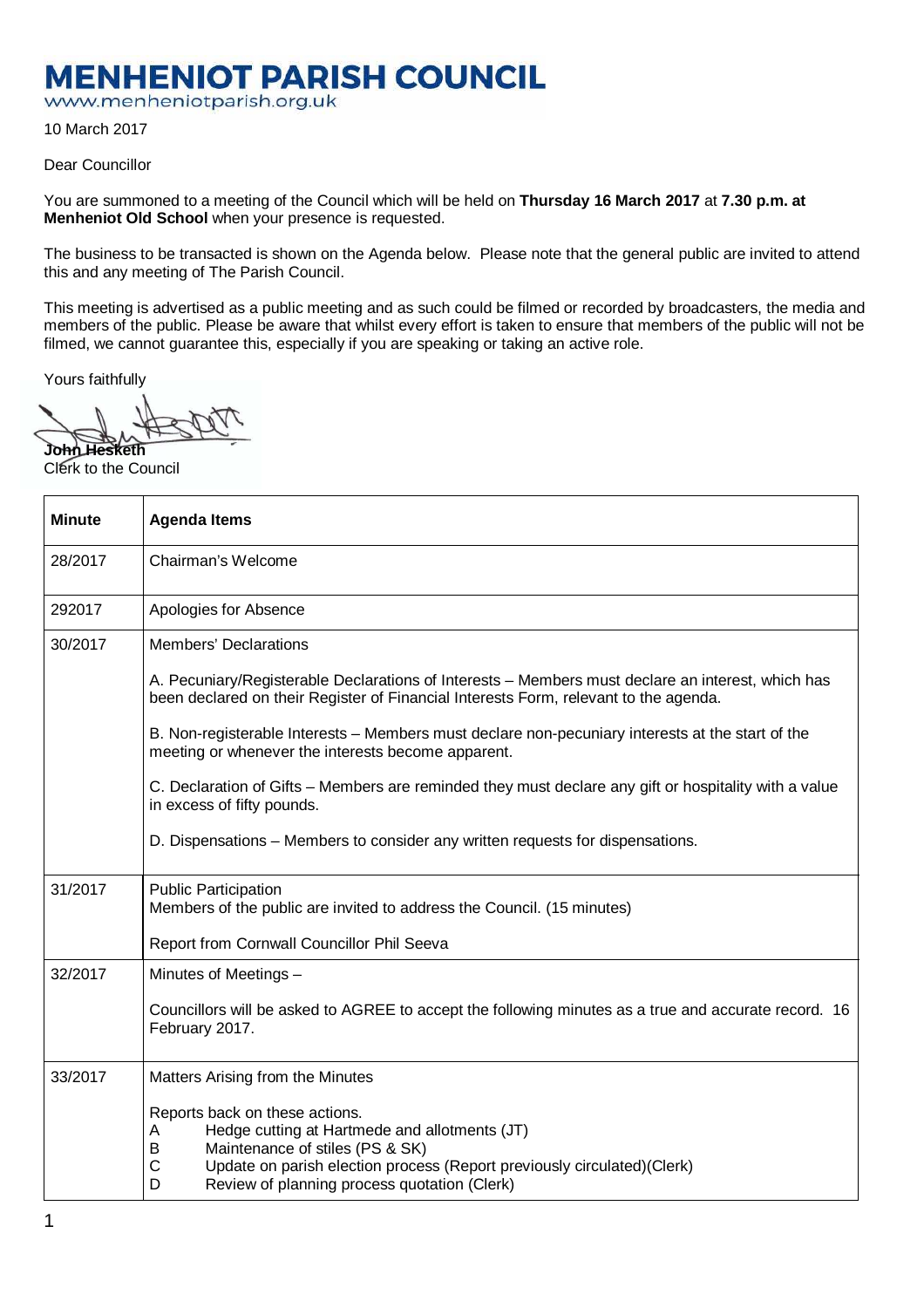|         | Е<br>Report on war memorials conference held in Truro 8 March (PC)                                                                                                                                                                              |                       |                    |           |    |        |  |  |  |  |
|---------|-------------------------------------------------------------------------------------------------------------------------------------------------------------------------------------------------------------------------------------------------|-----------------------|--------------------|-----------|----|--------|--|--|--|--|
| 34/2017 | <b>Planning Matters</b><br>To agree the parish council's response to Cornwall Council consultations on new planning<br>A<br>applications received before the agenda was finalised:                                                              |                       |                    |           |    |        |  |  |  |  |
|         | 24.02.17 PA16/11698<br>Applicant: Mr J Bateman<br>Location: Land Adjacent Scawns House Menheniot Cornwall<br>Proposal: Certificate of lawfulness for existing use of building for storage and associated office activity                        |                       |                    |           |    |        |  |  |  |  |
|         | 27.02.17 PA17/01321<br>Applicant: Mr And Mrs C Sobey<br>Location: Williams Park Menheniot Liskeard Cornwall PL14 3PN<br>Proposal: Construction of replacement dwelling.                                                                         |                       |                    |           |    |        |  |  |  |  |
|         |                                                                                                                                                                                                                                                 |                       |                    |           |    |        |  |  |  |  |
|         | B<br>Any applications received by Cornwall Council by the time of the meeting. Information only.<br>None received.                                                                                                                              |                       |                    |           |    |        |  |  |  |  |
|         | $\mathsf C$<br>Planning applications approved by Cornwall Council - Information only. None.                                                                                                                                                     |                       |                    |           |    |        |  |  |  |  |
|         | D<br>Planning applications refused by Cornwall Council or withdrawn by the applicant. Information<br>only: None.                                                                                                                                |                       |                    |           |    |        |  |  |  |  |
|         | Е<br>Planning Appeals: None                                                                                                                                                                                                                     |                       |                    |           |    |        |  |  |  |  |
|         | F<br>Request from Liskeard Town Council for the parish council to support a demand study at<br>Bolitho Farm (Papers previously circulated). Councillors will be asked to support a resolution to make<br>a financial contribution to the study. |                       |                    |           |    |        |  |  |  |  |
|         | Pre-application protocol. Clerk will be asking councillors to update the parish profile currently<br>G<br>in preparation for submission as part of our support for the protocol.                                                                |                       |                    |           |    |        |  |  |  |  |
| 35/2017 | <b>Financial Matters</b>                                                                                                                                                                                                                        |                       |                    |           |    |        |  |  |  |  |
|         | Accounts for Payment - Schedule 2016/17 - Period 12- Members are to consider the<br>A<br>payment schedule and agree payment.                                                                                                                    |                       |                    |           |    |        |  |  |  |  |
|         | <b>Payments Schedule</b>                                                                                                                                                                                                                        |                       | Mar 2017           | Period    | 12 |        |  |  |  |  |
|         | <b>Date</b>                                                                                                                                                                                                                                     | Payee                 | <b>Description</b> | <b>CQ</b> |    | £      |  |  |  |  |
|         | 16/03/2017                                                                                                                                                                                                                                      | <b>SSE Enterprise</b> | Maintenance        | 1673      | £  | 100.22 |  |  |  |  |
|         | 16/03/2017                                                                                                                                                                                                                                      | Cornwall Council      | Planning Training  | 1674      | £  | 10.00  |  |  |  |  |
|         | 16/03/2017                                                                                                                                                                                                                                      | <b>TSO Host</b>       | Web hosting        | 1675      | £  | 34.99  |  |  |  |  |
|         | 16/03/2017                                                                                                                                                                                                                                      | John Hesketh          | <b>Expenses</b>    | 1676      | £  | 91.96  |  |  |  |  |
|         | 31/03/2017                                                                                                                                                                                                                                      | John Hesketh          | <b>Salary</b>      | 1677      | £  | 495.00 |  |  |  |  |
|         |                                                                                                                                                                                                                                                 |                       |                    |           |    |        |  |  |  |  |
|         |                                                                                                                                                                                                                                                 |                       |                    |           |    |        |  |  |  |  |
|         |                                                                                                                                                                                                                                                 |                       |                    |           | £  | 732.17 |  |  |  |  |
|         | All cheque payments today                                                                                                                                                                                                                       |                       |                    |           |    |        |  |  |  |  |
|         | B<br>Direct Bank Payment & Receipts. For information.                                                                                                                                                                                           |                       |                    |           |    |        |  |  |  |  |